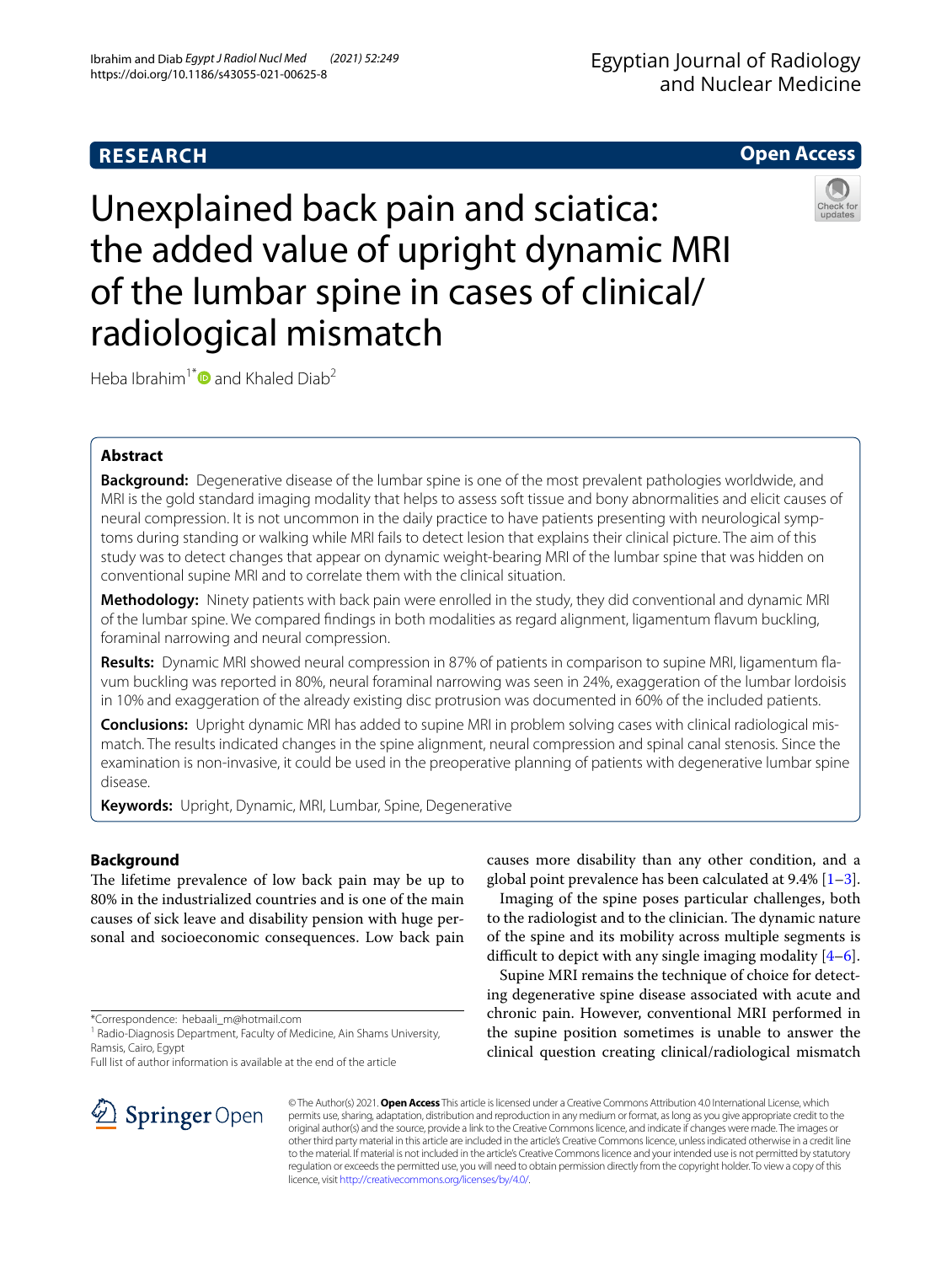when the imaging fndings fail to explain patient's symptoms [[7](#page-4-4)].

Spine surgeons have been frustrated from the discordance of the imaging fndings in some patients especially in those with dynamic mechanical low back pain, in addition to inaccuracy in preoperative planning regarding the level to be operated and how many levels. Moreover; preoperative imaging documentation of compression was needed for medico-legal proof of surgical indication [[8\]](#page-4-5).

The concept of functional imaging in radiology is becoming more popular as it helps us to better understand the pathophysiology of the disease, applying it to the spine; which is a dynamic structure subjected to the efect of gravity, means it is more physiological to scan the patient in upright weight-bearing position and in fexion and extension, thus revealing abnormalities that are missed by traditional MRI studies, in which it is performed in supine position [[7\]](#page-4-4).

## **The aim of the work**

The aim of this study was to detect changes that appear on dynamic weight-bearing MRI of the lumbar spine in term of neuronal compression, that was hidden on conventional supine MRI and to correlate them with the clinical situation.

## **Methods**

The study was conducted from January 2016 to September 2018, in a specialized spine facility and was approved by the local ethical committee. Ninety subjects with chronic back pain were retrospectively enrolled in this study, including 64 males (71.1%) and 26 females (28.9%). Mean age was 56.5 years (range: 42**–**71 years). All subjects were diagnosed with degenerative lumbar spine disease via conventional X-ray, and conventional MRI, however the radiological fndings failed to correlate with the clinical picture (Table [1](#page-1-0)). Recruited patients were referred from spine surgery clinic because the images failed to detect a lesion explaining their symptomatology provided that the referring physician suspected spine etiology of their complaint. Exclusion criteria were suspected central brain pathology, spine infection and

<span id="page-1-0"></span>

|  |  | Table 1 Clinical symptomatology of the included patients |  |  |  |  |
|--|--|----------------------------------------------------------|--|--|--|--|
|--|--|----------------------------------------------------------|--|--|--|--|

| <b>Clinical presentation</b> | <b>Number of patients</b> | Percentage<br>of patients |
|------------------------------|---------------------------|---------------------------|
| Low back pain                | 90                        | 100%                      |
| Radicular pain               | 69                        | 77%                       |
| Interment claudication       | 25                        | 28%                       |
| Lower limb weakness          | 16                        | 18%                       |

malignancies. The study is retrospective; so no prior consent was taken from the patients.

The examination was conducted using 0.5T, U shaped superconductive cryogen-free MR system MROpen @ Paramed. Italy, which allows scanning the patient in upright and dynamic positions (Fig. [1](#page-1-1)). Patients did the scan in standing position while holding a bar to ensure support and eliminate movements.

Sagittal lumbar T1- (TR: 680, TE: 17, NEX: 3, ETL: 3) weighted fast spin echo imaging (T1FSEWI), sagittal lumbar T2- (4000, 140-160, 2, 13-15) weighted fast spin echo imaging (T2FSEWI), axial lumbar T2WI were performed in all lumbar studies using a phased array dedicated receiving coil. In all cases upright neutral, upright fexion, and upright extension imaging was performed. Degree of fexion and extension is done according to patient's maximum tolerance.

Patients passed the examination with no complaint. The examination time was approximately 40 min, including 20 min in the neutral position and 20 min in doing the dynamic images.

Patients passed the examination with no complaint. The examination time was approximately 40 min, including 20 min in the neutral position and 20 min in doing the dynamic images.

The images from conventional and dynamic MRI were interpreted by one experienced radiologist (17 years' experience) and one experienced orthopaedic spine surgeon (25 years' experience) for changes in lumbar curvature, lumbar spine height, disc space height, disc bulge, epidural fat shape, dural sac dimension, ligamentum favum thickening, lateral recess and neural foraminal narrowing. Changes in the diameter of the thecal sac were assessed subjectively based on indentation by the disc lesion and obliteration of the epidural fat as well as

<span id="page-1-1"></span>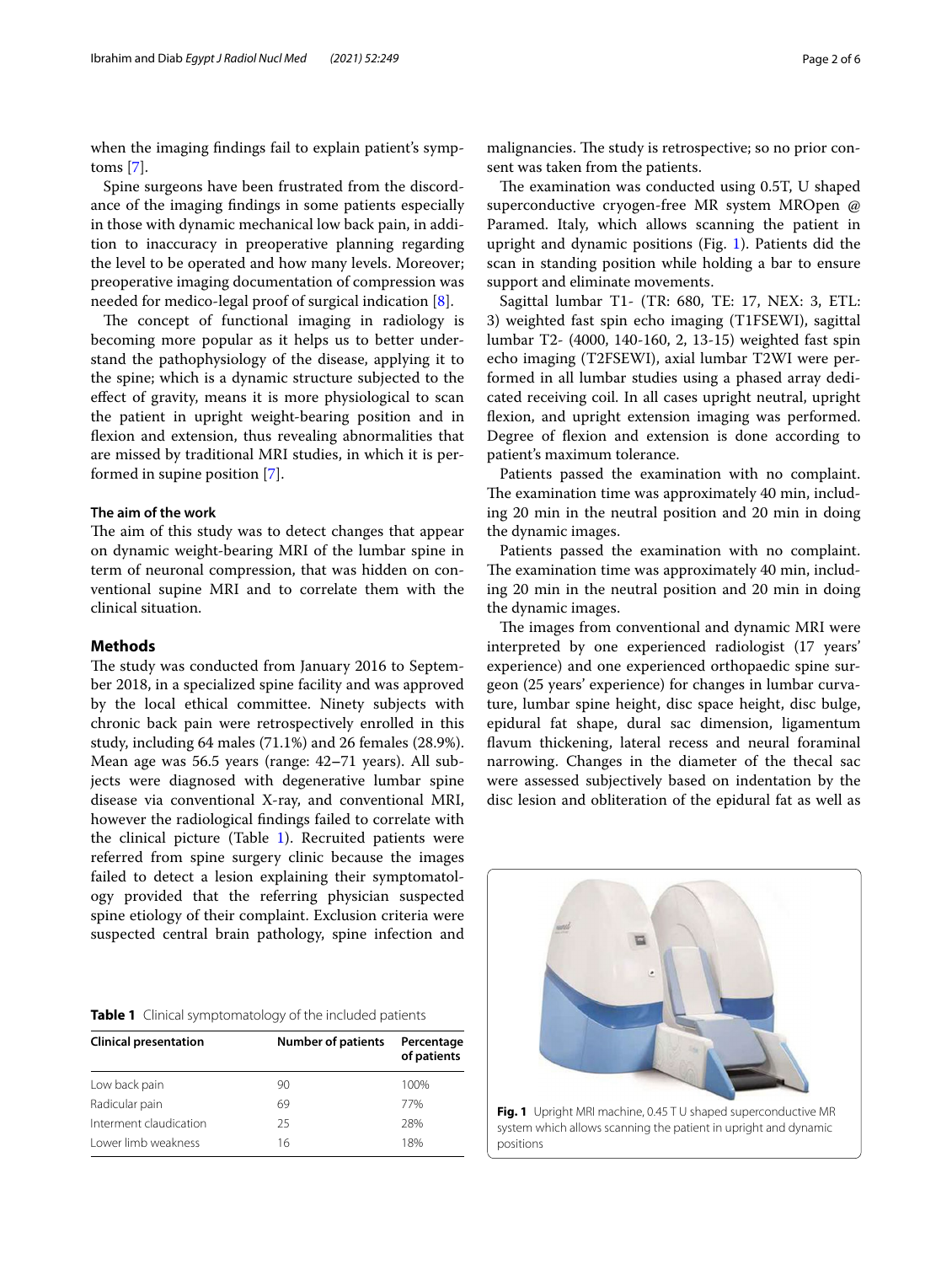objectively by manually measuring the AP (anteroposterior) dimension of the spinal canal in axial plane using 13 mm as a cut off value for canal stenosis.

Degenerative spinal disease including focal intervertebral disc herniation, spinal stenosis involving the central spinal canal and spinal neural foramina, and hyper-mobile spinal instability were compared in neutral and dynamic images.

### **Results**

We compared the radiological fndings in conventional and dynamic MRI and correlated the data acquired by the later with the clinical information.

Starting with conventional MRI, it shows abnormal alignment in the form of scoliosis in 2 patients (2%), Foramen narrowing in 3 patients (3%), disc protrusion in 54 patients (60%), ligamentum favum buckling in 9 patients (10%), spinal canal stenosis in 3 patients (3%).

Dynamic MRI showed changes in the vertebral alignment in 18 patients (20%) in the form of exaggeration of the normal physiological lordosis in 9 patients (10%) and increase in scoliosis angle in 9 patients  $(10\%)$ . The change in lumbar lordotic curve resulted in decrease in height of the lumbar vertebrae by approximately 3 mm.

Axial loading resulted in prominence of the already existing disc lesion in 54 patients  $(60%)$ . The previously present disc lesions in supine scans became more protruding in upright images, and induced more neuronal effects that matched with patient symptoms. These findings were not seen in supine images and accordingly, the patients' symptoms were not explained by routine MR images (Fig. [2\)](#page-2-0).

Upright weight-bearing position evoked disc protrusion in initially non-protruded disc in 9 patients (10%).

The ligamentum flavum became more prominent in dynamic extension images in 72 patients (80%). This induced narrowing of the spinal canal AP dimension also with obliteration of the anterior epidural fat planes and encroachment on the thecal sac. Secondary spinal canal stenosis with thecal sac compression was detected in dynamic extension images in 78 patients (87%) (Fig. [3](#page-3-0)).

Narrowing of the neural foraminal dimension could be elicited in dynamic images in 22 patients (24%).

No evidence of synovial cyst or dural herniation could be elicited in any patient.

11 patients (12%) showed no changes in dynamic upright MRI images.

Comparison between the fndings in conventional and dynamic MRI are listed in Table [2.](#page-3-1) This table shows the number of patients showing changes in spine alignment, disc protrusion, and ligamentum favum buckling, spinal canal and foraminal stenosis both in conventional and in

dynamic MRI. Dynamic MRI showed more changes and correlated well with the clinical and surgical fndings.

<span id="page-2-0"></span>is borderline narrowing of the spinal canal, however in the upright position there is clear signifcant narrowing of the canal (circle). Note

Table [3](#page-3-2) compares the sensitivity, specificity and accuracy of conventional and dynamic MRI regarding spine alignment, disc protrusion, ligamentum flavum buckling, spinal canal and foraminal stenosis. Dynamic MRI showed more sensitivity, specifcity and accuracy in comparison to conventional MRI.

Overall sensitivity of dynamic MRI was 96% compared to intraoperative data, specifcity of 100% and accuracy of 97%.

### **Discussion**

the minimal retrolithesis

In patients with degenerative disease of the spine, proper diagnosis is the key to optimum preoperative planning and hence postoperative outcome.

Conventional MRI of the lumbar spine is the gold standard examination in patients with degenerative disease, however; it is performed in supine position, with knees and hips bent and with elimination of the gravity efects. Pathological conditions underlying clinical symptoms, often prompted by standing or sitting, are therefore not seen. This can result in negative findings, even in the presence of symptoms, or an underestimation of pathological conditions [[8,](#page-4-5) [9](#page-4-6)].

Our study aimed to assess the changes occurring in dynamic MRI while the patients were scanned in weight bearing position in comparison to the fndings in supine MRI and to correlate the fndings with the clinical data. These changes include changes in the alignment of the lumbar curve, decreased disc height, progression of the disc protrusion and neural compression, ligamentum

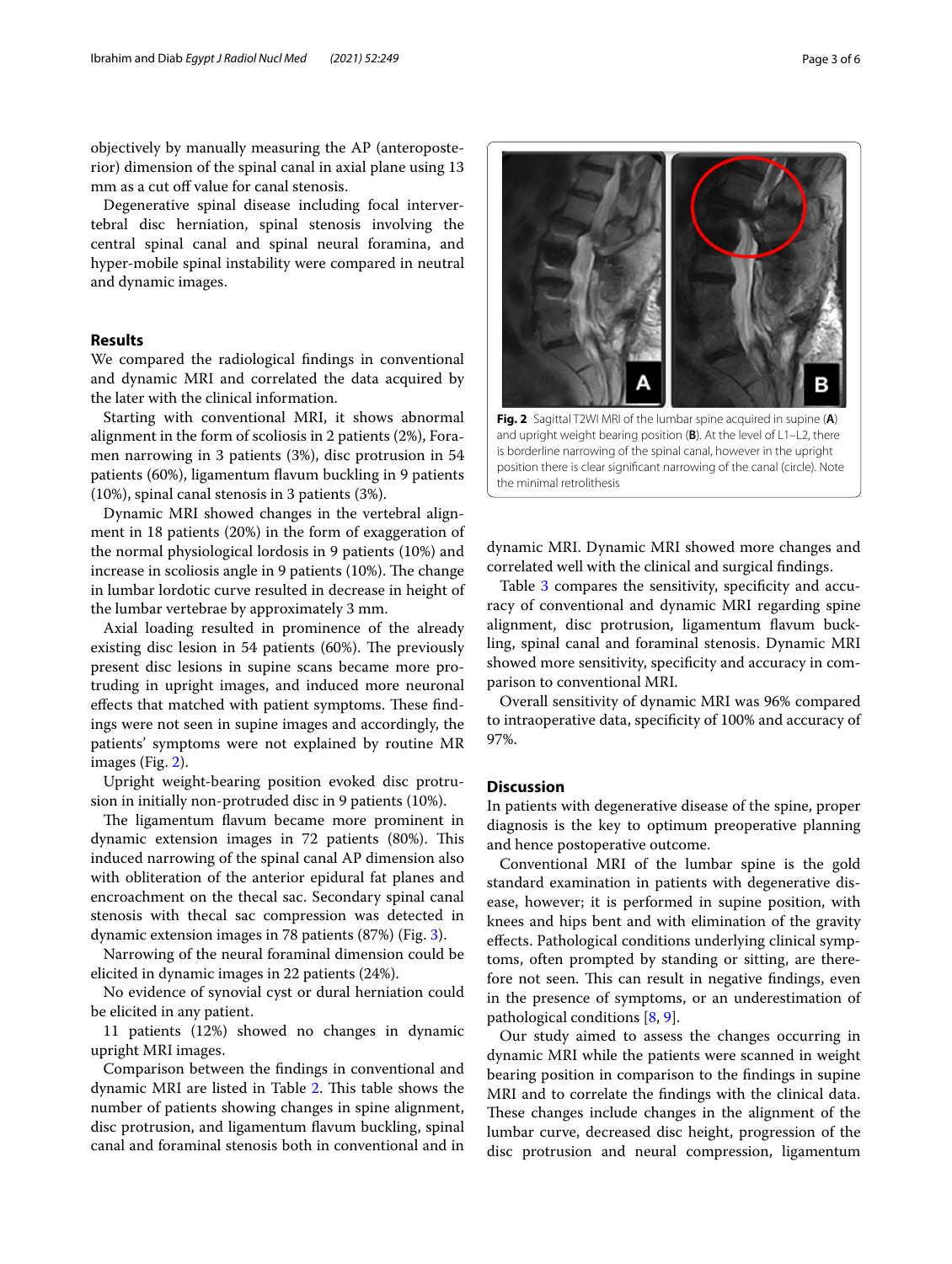

<span id="page-3-1"></span><span id="page-3-0"></span>**Table 2** Comparison of changes in conventional, anddynamic MRI together with the clinical and surgical fndings, including numberof patients and their percentages

|                            | Spine alignment<br><b>Scoliosis</b> | Disc protrusion | Ligamentum<br>flavum buckling | Spinal canal stenosis | <b>Foraminal stenosis</b> |  |
|----------------------------|-------------------------------------|-----------------|-------------------------------|-----------------------|---------------------------|--|
|                            | No./percent                         | No./percent     | No./percent                   | No./percent           | No./percent               |  |
| Conventional<br><b>MRI</b> | 2/2%                                | 54/60%          | 9/10%                         | 3/3%                  | 3/3%                      |  |
| Dynamic MRI                | 9/10%                               | 84/93%          | 72/80%                        | 78/87%                | 22/24%                    |  |
| Clinical/surgical outcome  | 9/10%                               | 86/96%          | 72/80%                        | 80/89%                | 30/33%                    |  |

<span id="page-3-2"></span>**Table 3** Comparison of sensitivity, specifcity and accuracy of Conventional and dynamic MRI regarding spine alignment, disc protrusion, ligamentum favum buckling, spinal canal and foraminal stenosis

|             | Spine alignment<br><b>Scoliosis</b> |                   | Disc protrusion |            | Ligamentum flavum<br>buckling |            | Spinal canal stenosis |            |       | <b>Foraminal stenosis</b> |            |
|-------------|-------------------------------------|-------------------|-----------------|------------|-------------------------------|------------|-----------------------|------------|-------|---------------------------|------------|
|             | Con. MRI                            | Dyn<br><b>MRI</b> | Con. MRI        | Dyn<br>MRI | Con. MRI                      | Dyn<br>MRI | Con. MRI              | Dyn<br>MRI |       | Con. MRI                  | Dyn<br>MRI |
| Sensitivity | 74%                                 | 100%              | 85%             | 98%        | 70%                           | 100%       | 85%                   |            | 97.5% | 54%                       | 73%        |
| Specificity | 79%                                 | 100%              | 96%             | 100%       | 70%                           | 100%       | 87%                   | 100%       |       | 63%                       | 100%       |
| Accuracy    | 78%                                 | 100%              | 85%             | 98%        | 70%                           | 100%       | 85%                   | 98%        |       | 54%                       | 91%        |

Cov, conventional MRI; Dyn, dynamic MRI

favum buckling and spinal canal stenosis along with neural foraminal narrowing.

The main findings of the present study are the buckling of the ligamentum favum (from 4 mm to more than 9 mm) in dynamic extension position inducing narrowing of the spinal canal, in addition to the narrowing induced by the disc protrusion which also increased in extension,

in comparison to Kubosch et al.  $[10]$  $[10]$  $[10]$ , where the main fnding was narrowing of the neuroforaminal diameter during the change from a lying to standing position with extension.

The spinal canal, dural sac and neuroforaminal size decreases in individuals both with and without low back pain  $[11]$  $[11]$ . These changes may partly be explained by an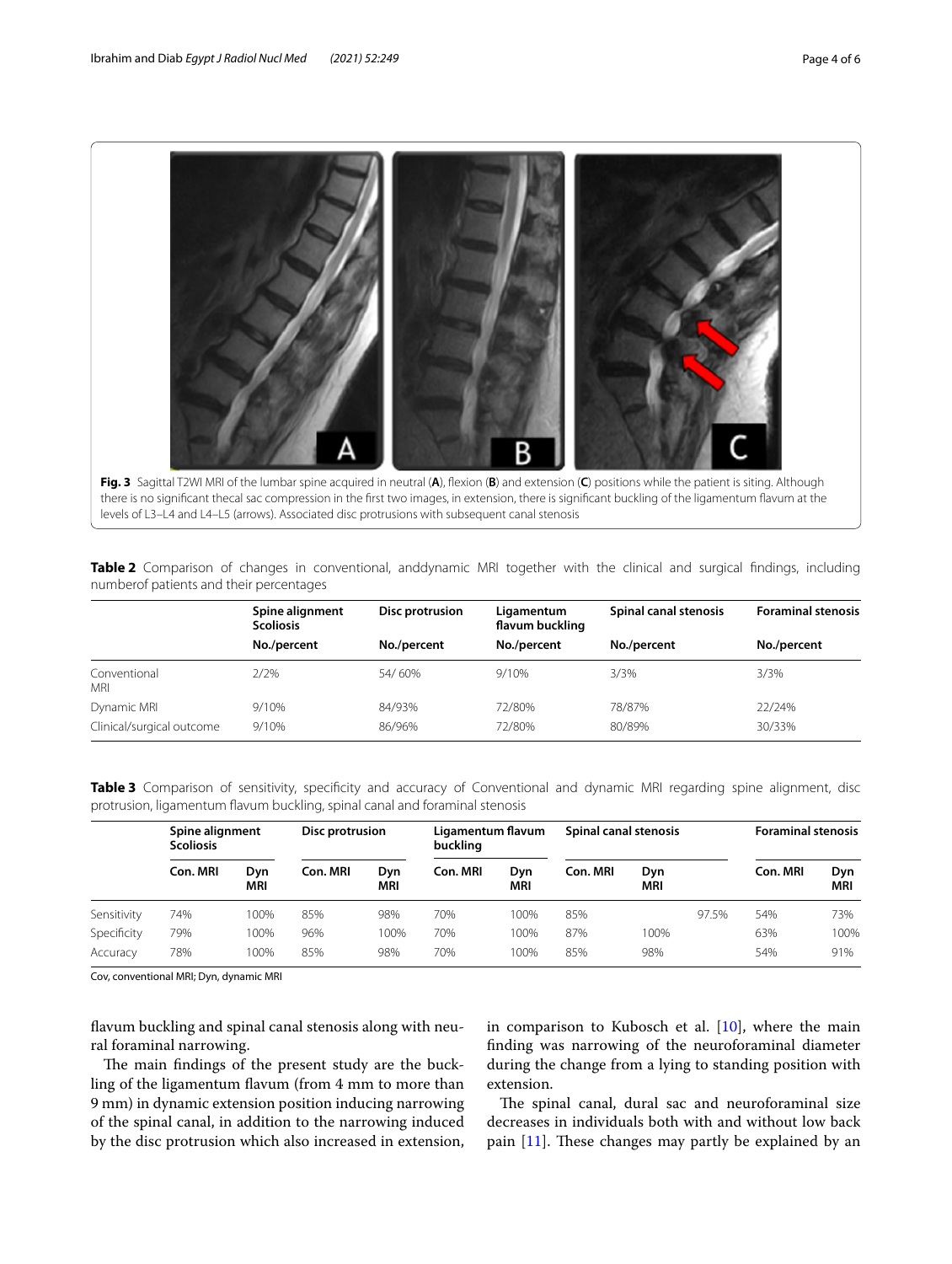increased thickness in the ligamenta flava  $[11]$  $[11]$ , and an increased posterior disc curvature [\[12](#page-4-9)].

We reported increase in size of the posterior disc herniation in extension in agreement with Weishaupt et al. [[13\]](#page-4-10).

Tarantino et al  $[14]$  $[14]$  $[14]$ , reported that the lumbar lordosis angle increases in the standing scanning position compared to the conventional supine position or the neutral seated position. This was in agreement with our findings.

The severity of spinal stenosis increases in the upright standing position  $[15]$  and with the extension of the lumbar spine in the upright position  $[14]$  $[14]$  $[14]$ . This is in accordance with the symptomatology, which includes radiculopathy, back pain and muscular fatigue predominating in the standing position or during walking [\[16,](#page-5-1) [17](#page-5-2)].

These classic symptoms may partly be explained by an increased thickness of the ligamentum flava found in the upright and extended position as a result of the increased lordosis [\[8](#page-4-5)].

In our study, clinical radiological correlation revealed that 78 of the surveyed patients (87%) showed radiological fndings in dynamic upright MRI to explain their clinical picture, upon follow up with the spine surgeon, surgery with thecal sac decompression on the suggested levels was done for 61 patients and they showed postoperative clinical improvement.

Our study still has some limitations, including lack of inclusion of postoperative images and the need to scan of more population with long term follow up period.

### **Conclusion**

We conclude from this study that, functional imaging tools; like dynamic upright MRI of the lumbar spine, allows better visualization of hidden pathologies in supine MRI and gives spine surgeon a helpful tool in order to understand and explain patients symptomatology. It provides documented proof of neural compression and hence facilitates accurate preoperative planning regarding the procedure and the target level, and accordingly better postoperative outcome.

#### **Abbreviations**

MRI: Magnetic resonance imaging; AP: Anteroposterior.

#### **Acknowledgements**

The authors thank all radiographers for their support.

#### **Authors' contributions**

IH: Reviewing literature and Data collection and analysis, perform statistical analysis, revise the manuscript and interpret MRI. DK: Suggesting the idea, reviewing literature and write the manuscript and fnal editing. Both authors have read and approved the manuscript.

#### **Funding**

This study had no funding from any resource.

#### **Availability of data and materials**

The datasets used and/or analyzed during the current study are available from the corresponding author on reasonable request.

#### **Declarations**

#### **Ethics approval and consent to participate**

This study was approved by the ethics committee of Neurospinal Hospital, UAE with approval number 24. The study was retrospect, so no verbal or written consent was taken from the patients.

#### **Consent for publication**

Not applicable.

#### **Competing interests**

The authors declare that they have no competing interests.

#### **Author details**

<sup>1</sup> Radio-Diagnosis Department, Faculty of Medicine, Ain Shams University, Ramsis, Cairo, Egypt. <sup>2</sup> Orthopedic Surgery Department, Neurospinal Hospital, Dubai, UAE.

### Received: 21 April 2021 Accepted: 23 September 2021 Published online: 05 October 2021

#### **References**

- <span id="page-4-0"></span>1. Katz JN (2006) Lumbar disc disorders and low-back pain: socioeconomic factors and consequences. J Bone Joint Surg Am 88:21–24
- 2. Luo X, Pietrobon R, Sun SX, Liu GG, Hey L (2004) Estimates and patterns of direct health care expenditures among individuals with back pain in the United States. Spine 29:79–86
- <span id="page-4-1"></span>3. Hoy D, Brooks P, Blyth F, Buchbinder R (2010) The epidemiology of low back pain. Best Pract Res Clin Rheumatol 24:769–781
- <span id="page-4-2"></span>4. Patriarca L, Letteriello M, Di Cesare E, Barile A, Gallucci M, Splendiani A (2015) Does evaluator experience have an impact on the diagnosis of lumbar spine instability in dynamic MRI? Interobserver agreement study. Neuroradiol J 28(3):341–346
- 5. Ruangchainikom M, Daubs MD, Suzuki A, Hayashi T, Weintraub G, Lee CJ (2014) Efect of cervical kyphotic deformity type on the motion characteristics and dynamic spinal cord compression. Spine 39(12):932–938
- <span id="page-4-3"></span>6. Manenti G, Liccardo G, Sergiacomi G, Ferrante L, D'Andrea G, Konda D (2003) Axial loading MRI of the lumbar spine. In Vivo 17(5):413–420
- <span id="page-4-4"></span>7. Splendiani A, D'Orazio F, Patriarca L, Arrigoni F, Caranci F, Fonio P et al (2017) Imaging of post-operative spine in intervertebral disc pathology. Musculoskeletal Surg 101:75–84
- <span id="page-4-5"></span>8. Elsig J-PJ, Kaech DL (2007) Dynamic imaging of the spine with an open upright MRI: present results and future perspectives of fmri. ArgoSpine News J 16:42–45
- <span id="page-4-6"></span>9. Splendiani A, Perri M, Grattacaso G et al (2016) Magnetic resonance imaging (MRI) of the lumbar spine with dedicated G-scan machine in the upright position: a retrospective study and our experience in 10 years with 4305 patients. Radiol Med 121:38–44
- <span id="page-4-7"></span>10. Kanno H, Ozawa H, Koizumi Y et al (2015) Changes in lumbar spondylolisthesis on axial-loaded MRI: do they reproduce the positional changes in the degree of olisthesis observed on X-ray images in the standing position? Spine J 15:1255–1262
- <span id="page-4-8"></span>11. Kubosch D, Vicari M, Siller A et al (2015) The lumbar spine as a dynamic structure depicted in upright MRI. Medicine. [https://doi.org/10.1097/MD.](https://doi.org/10.1097/MD.0000000000001299) [0000000000001299](https://doi.org/10.1097/MD.0000000000001299)
- <span id="page-4-9"></span>12. Gilbert JW, Martin JC, Wheeler GR et al (2011) Lumbar stenosis rates in symptomatic patients using weight-bearing and recumbent magnetic resonance imaging. J Manipulative Physiol 34:557–561
- <span id="page-4-10"></span>13. Zou J, Yang H, Miyazaki M et al (2009) Dynamic bulging of intervertebral discs in the degenerative lumbar spine. Spine 34:2545–2550
- <span id="page-4-11"></span>14. Weishaupt D, Schmid MR, Zanetti M et al (2000) Positional MR imaging of the lumbar spine: does it demonstrate nerve root compromise not visible at conventional MR imaging? Radiology 215:247–253